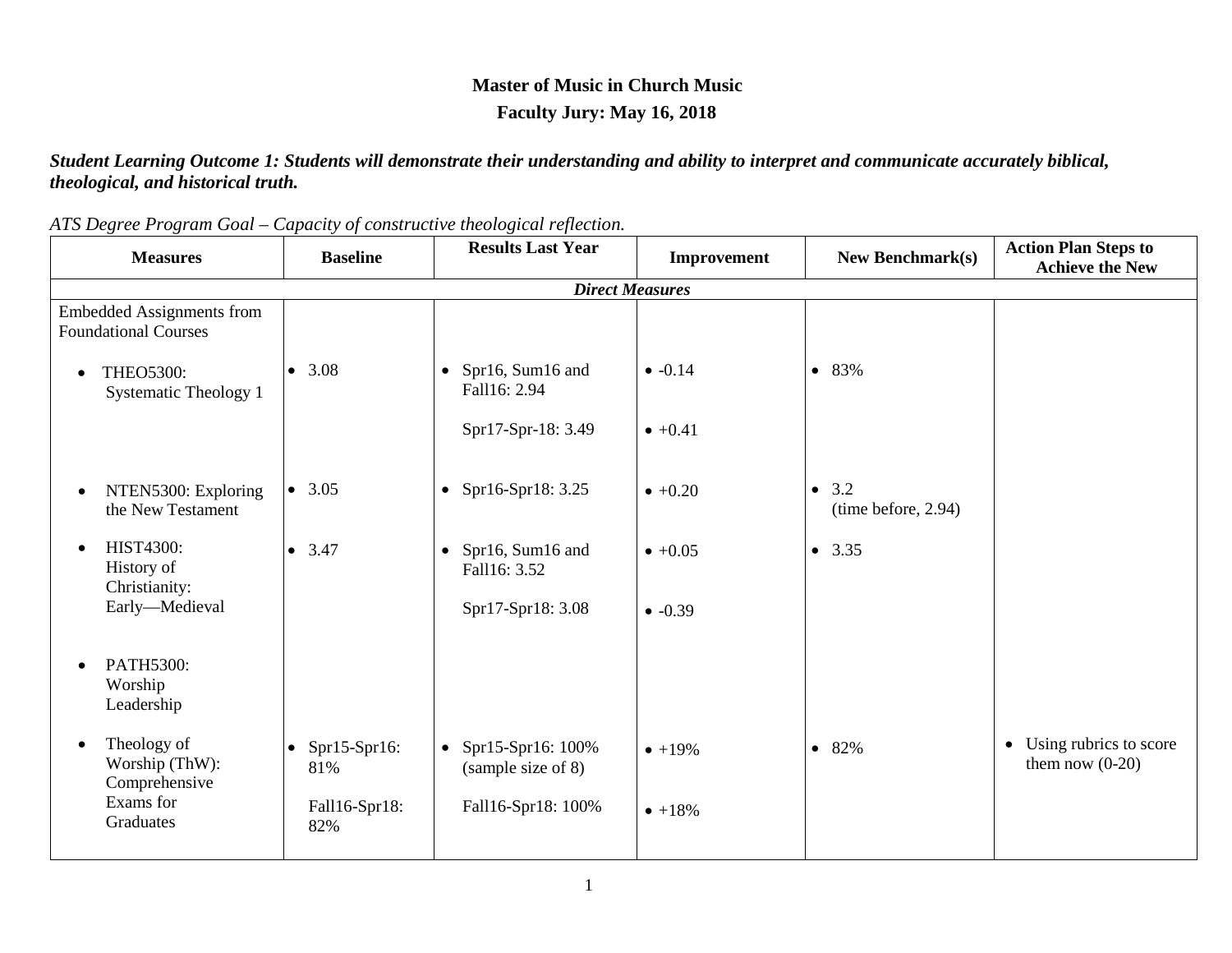| Congregational<br>Song | $Spr15-Spr16:$<br>81% | $Spr15-Spr16$     |        |     |                       |
|------------------------|-----------------------|-------------------|--------|-----|-----------------------|
|                        | Fall16-Spr18:<br>82%  | Fall16-Spr18: 83% | $+1\%$ | 83% | Supplemental document |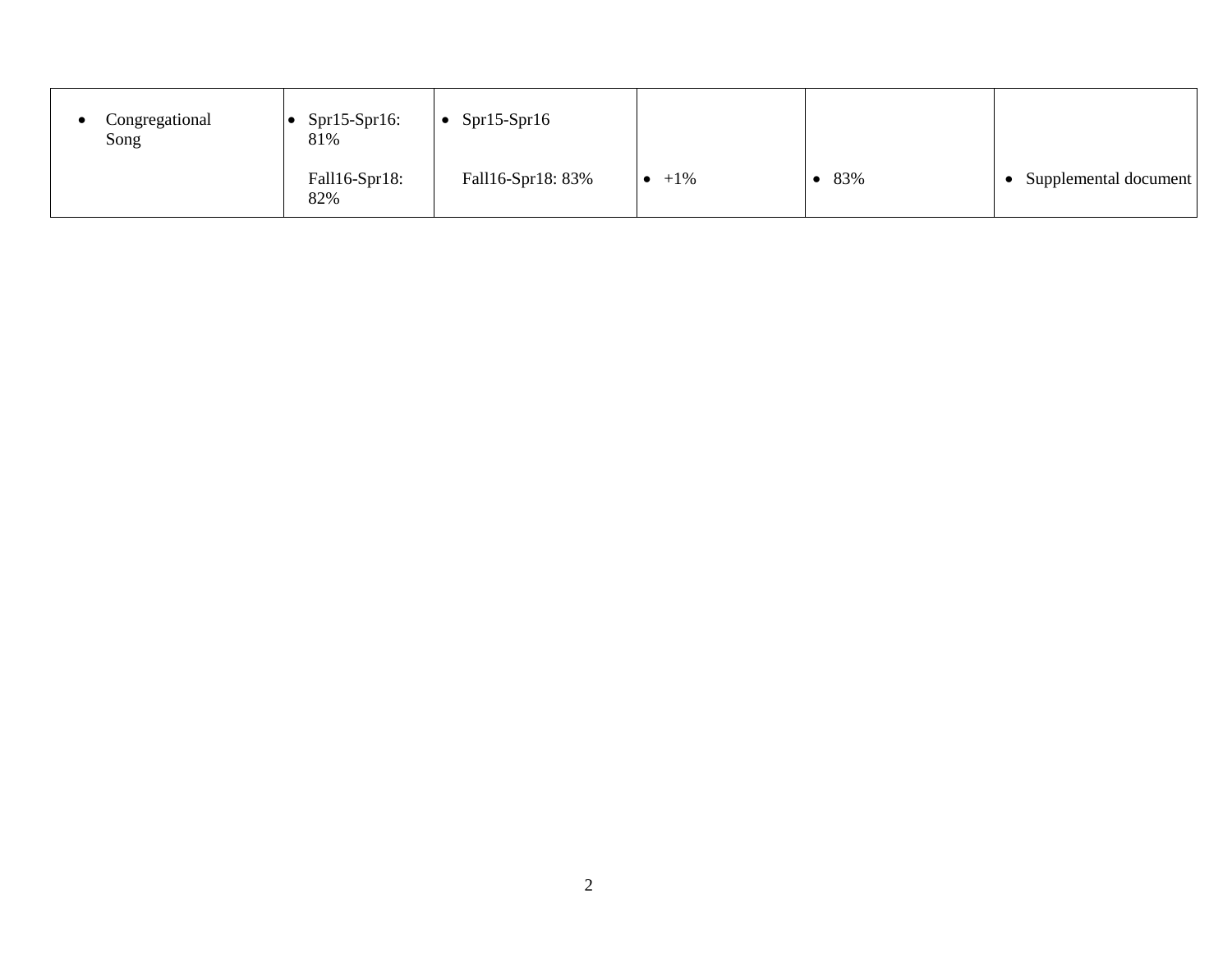|                                                                 |                                                                    | <b>Indirect Measures</b> |                  |            |
|-----------------------------------------------------------------|--------------------------------------------------------------------|--------------------------|------------------|------------|
| Noel-Levitz<br>$\bullet$<br>Survey - Great<br>Commission        | $\bullet$ Spr17 GC<br>Baseline 80% in<br>highest two<br>categories | • Spr16: $86.6\%$        | $+6.6\%$         | • 83%      |
|                                                                 | Fall17 Baseline<br>83%                                             | Fall17: 87%              | $+4%$            |            |
| Noel-Levitz<br>$\bullet$<br>Survey - Biblical<br><b>Studies</b> | Spr17 Baseline<br>$\bullet$<br>80%                                 | • Spr17: $91.5%$         | $\bullet$ +11.5% | • 85%      |
|                                                                 | Fall17 Baseline<br>83%                                             | Fall17: 90%              | $+7%$            |            |
| Noel-Levitz<br>$\bullet$<br>$Survey -$<br>Theology $&$          | Spr17 Baseline<br>$\bullet$<br>80%                                 | • Spr17: $83%$           | $\bullet +3\%$   | • 81%      |
| History                                                         | Fall17 Baseline<br>81%                                             | Fall17: 84.1%            | $+3.1%$          |            |
| Noel-Levitz<br>$\bullet$<br>Survey - Servant<br>Leadership      | Spr17 Baseline<br>$\bullet$<br>80%                                 | • Spr17: $75%$           | $-5\%$           | • 75%      |
|                                                                 | Fall17 Baseline<br>75%                                             | Fall17: 75.9%            | $+0.9%$          | $• 75.5\%$ |
| Noel-Levitz<br>$\bullet$<br>Survey - Worship<br>Leadership      | Spr17 Baseline<br>$\bullet$<br>80%                                 | • Spr17:73.6%            | $-6.4\%$         | • 70%      |
|                                                                 | Fall17 Baseline<br>75%                                             | Fall17: 62%              | $-13%$           | • 69%      |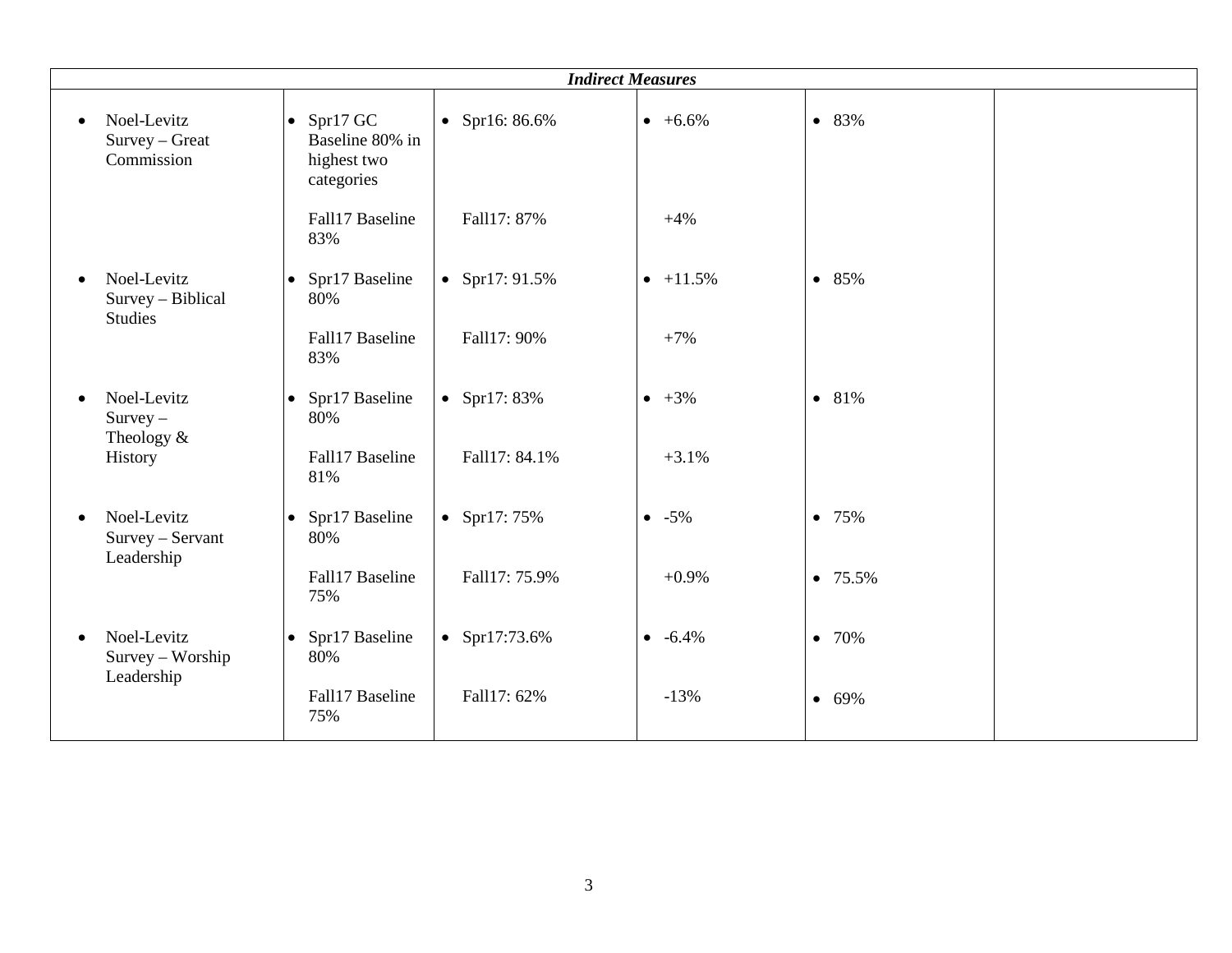| MMCM Survey -<br><b>BS</b>                                                                         | $\bullet$ Spr18 BS<br>Baseline 80% | • Spr18: $100\%$<br>$(4 \text{ in category } 5)$ | $\bullet +20\%$  | • 81%           | • Created a survey<br>(MMCM), administered<br>via Google (Looked a<br>lot like Noel-Levitz<br>results)                                                                                                                                                                                                                                           |
|----------------------------------------------------------------------------------------------------|------------------------------------|--------------------------------------------------|------------------|-----------------|--------------------------------------------------------------------------------------------------------------------------------------------------------------------------------------------------------------------------------------------------------------------------------------------------------------------------------------------------|
| Theology                                                                                           | • Spr18 Baseline<br>80%            | • Spr18: $100\%$<br>$(2 \text{ in category } 5)$ | $\bullet +20\%$  | • 81%           | • Looked a lot like Noel-<br>Levitz results                                                                                                                                                                                                                                                                                                      |
| History                                                                                            | • Spr18 Baseline<br>80%            | • Spr18: $100\%$<br>$(3$ in category 5)          | $-+20%$          | • 81%           | • Looked a lot like Noel-<br>Levitz results                                                                                                                                                                                                                                                                                                      |
| <b>Church Music</b><br>Philosophy                                                                  | • Spr18 Baseline<br>80%            | • Spr: $80\%$<br>$(2 \text{ in category } 5)$    | 80%<br>$\bullet$ | 0%<br>$\bullet$ |                                                                                                                                                                                                                                                                                                                                                  |
| Focused<br>Conversation<br>Groups<br>(Comprised of<br>voice, organ, and<br>conducting<br>students) |                                    |                                                  |                  |                 | • Very positive; no<br>significant change<br>suggested. Steele noted<br>for connecting the<br>theological dots to<br>Congregational Song.<br>Woodward noted for<br>being strong on<br>philosophical issues.<br>One student asked if<br><b>Biblical Hermeneutics</b><br>could replace OT or NT.<br>(Given before Dr.<br>Killian joined division.) |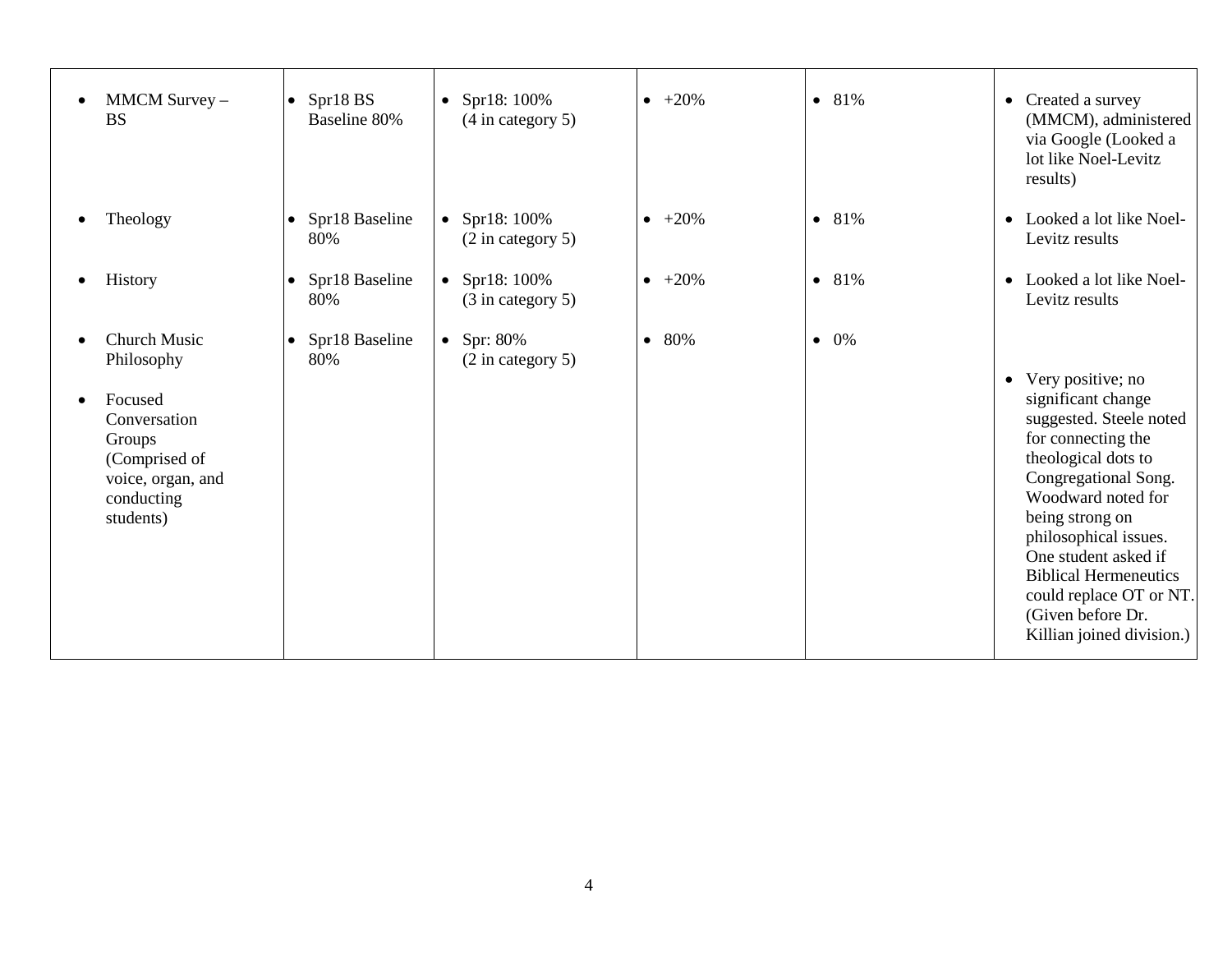## **S***tudent Learning Outcome 2: Students will demonstrate a breadth of competence in church music, philosophy, principles, and ministry models.*

| <b>Measures</b>                                                        | <b>Baseline</b>                                   | <b>Results Last Year</b>                      | Improvement     | <b>New Benchmark(s)</b> | <b>Action Plan Steps to</b><br><b>Achieve the New</b> |  |  |  |  |
|------------------------------------------------------------------------|---------------------------------------------------|-----------------------------------------------|-----------------|-------------------------|-------------------------------------------------------|--|--|--|--|
| <b>Direct Measures</b>                                                 |                                                   |                                               |                 |                         |                                                       |  |  |  |  |
| • Placement Exams<br>(If Leavell College grad, do<br>not need to take) | See MMCM Jury<br>$\bullet$<br>Narrative           | See MMCM Jury<br>$\bullet$<br>Narrative       |                 |                         | Determine way to<br>$\bullet$<br>measure all students |  |  |  |  |
| • Comprehensive Exams:                                                 |                                                   |                                               |                 |                         |                                                       |  |  |  |  |
| Congregational Song                                                    | $Spr15-Spr16$<br>$\bullet$<br>Baseline 81%        | • Spr15-Spr16: $100\%$ of<br>Prof scores pass | $• +19%$        | 82%<br>$\bullet$        |                                                       |  |  |  |  |
|                                                                        | Fall16-Spr18<br>Baseline 82%                      | Fall16-Spr18: 83%                             | $+1%$           | 83%<br>$\bullet$        |                                                       |  |  |  |  |
| Church Music<br>Education                                              | $Spr15-Spr16$<br>$\bullet$<br>Baseline 81%        | Spr15-Spr16: 100%<br>$\bullet$                | $• +19%$        |                         |                                                       |  |  |  |  |
|                                                                        | Fall16-Spr18<br>Baseline 82%                      | Fall16-Spr18: 100%                            | $+18%$          | 83%<br>$\bullet$        |                                                       |  |  |  |  |
| Congregational<br>Song Multiple<br>Choice                              | Fall16-Spr17<br>$\bullet$<br>50% average<br>score | • Fall16-Spr17: $64\%$                        | $\bullet +14\%$ | 55%<br>$\bullet$        |                                                       |  |  |  |  |
|                                                                        | Fall17-Spr18<br>55% average<br>score              | Fall17-Spr18: 77%                             | $+22%$          | 60%<br>$\bullet$        |                                                       |  |  |  |  |

*ATS Degree Program Goal – 1) An understanding of music theory and history and 2) Competence in an applied music performance area.*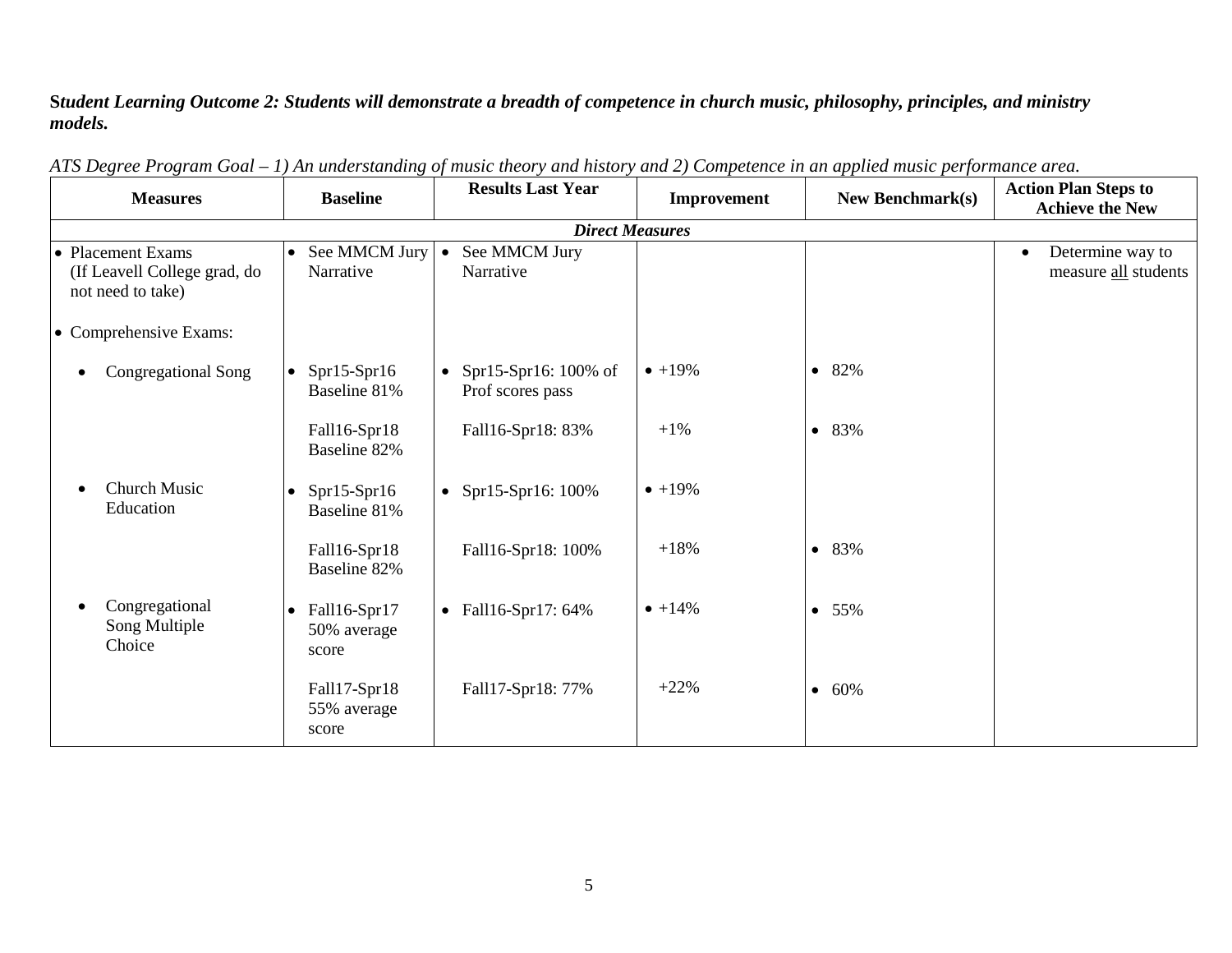| <b>Indirect Measures</b>                                             |                                    |                                                |                |                  |                                                                                                                                                                                                                                          |  |  |  |
|----------------------------------------------------------------------|------------------------------------|------------------------------------------------|----------------|------------------|------------------------------------------------------------------------------------------------------------------------------------------------------------------------------------------------------------------------------------------|--|--|--|
| <b>MMCM Survey:</b><br>$\bullet$<br>Church Music<br>Principle (CMPr) | Spr18 Baseline<br>$\bullet$<br>80% | Spr18: 60%<br>$\bullet$<br>$(1$ in category 5) | $\bullet$ -20% | • 70%            | • MMCM Survey - Need<br>to clarify the term used<br>(CMPr)                                                                                                                                                                               |  |  |  |
| <b>MMCM Survey:</b><br>$\bullet$<br>Church Music<br>Models (CMM)     | Spr18 Baseline<br>$\bullet$<br>80% | Spr18: 80%<br>$\bullet$<br>$(1$ in category 5) | $\bullet$ 0%   | 81%<br>$\bullet$ |                                                                                                                                                                                                                                          |  |  |  |
| Focused<br>$\bullet$<br>Conversation<br>Groups                       |                                    |                                                |                |                  | • Mainly positive<br>feedback, particularly in<br>regard to principles and<br>models (Dr. Ferrington<br>noted for being strong in<br>application). One student<br>expressed concern for<br>more relevant church<br>practice instruction. |  |  |  |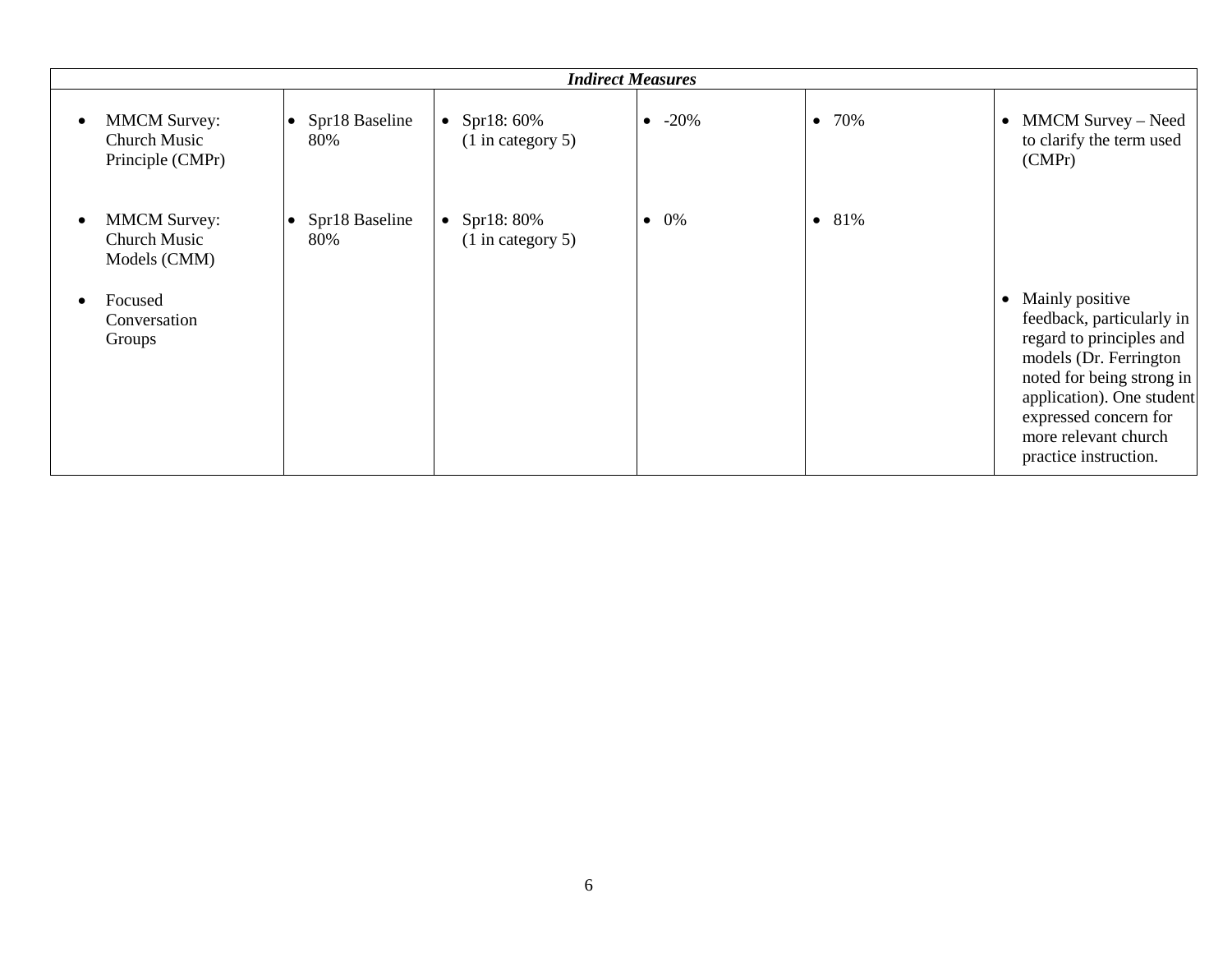## **S***tudent Learning Outcome 3: Students will demonstrate independent musicianship.*

| <b>Measures</b>                              | <b>Baseline</b>                                                                  | <b>Results Last Year</b>                                              | Improvement        | <b>New Benchmark(s)</b>                                                                      | <b>Action Plan Steps to</b><br><b>Achieve the New</b>                                           |  |  |  |  |  |  |
|----------------------------------------------|----------------------------------------------------------------------------------|-----------------------------------------------------------------------|--------------------|----------------------------------------------------------------------------------------------|-------------------------------------------------------------------------------------------------|--|--|--|--|--|--|
|                                              | <b>Direct Measures</b>                                                           |                                                                       |                    |                                                                                              |                                                                                                 |  |  |  |  |  |  |
| Piano<br>Proficiencies                       | .90% of students<br>pass proficiency<br>among graduates                          | $\bullet$ 1.0                                                         | $\bullet$ +.10     | $\bullet$ .91                                                                                | • Review and possibly<br>expand proficiencies as a<br>graduate class                            |  |  |  |  |  |  |
| Vocal<br>Proficiencies                       | .90% of students<br>$\bullet$<br>graduating                                      | $\bullet$ 1.0                                                         | $\bullet$ +.10     | .75<br>$\bullet$<br>(higher standards/new<br>element/added<br>proficiencies being<br>tested) | • Review and possibly<br>expand proficiencies as a<br>graduate class                            |  |  |  |  |  |  |
| Comprehensive<br>Exams: Music<br>Theory (MT) | $Spr15-Spr16$<br>$\bullet$<br>Baseline MT 81%<br>Fall16-Spr18<br>Baseline MT 60% | • Spr15-Spr16: $33%$<br>Fall16-Spr18: 83%                             | $-48%$<br>$+23%$   | .61<br>$\bullet$                                                                             | • Created a supplemental<br>document for<br>comprehensive Exams;<br>see MMCM Jury<br>narrative. |  |  |  |  |  |  |
| Multiple Choice<br>Theory                    | Fall16-Spr17<br>$\bullet$<br>50% passing<br>Fall17-Spr18<br>55% passing          | Fall16-Spri18: 66%<br>$\bullet$<br>average score<br>Fall17-Spr18: 66% | $• +16%$<br>$+11%$ | .55<br>$\bullet$                                                                             | • Created a supplemental<br>document for<br>comprehensive exams;<br>see MMCM Jury<br>narrative. |  |  |  |  |  |  |

*ATS Degree Program Goal – 1) Skill in conducting and leadership of musical ensembles and 2) Knowledge of church music literature.*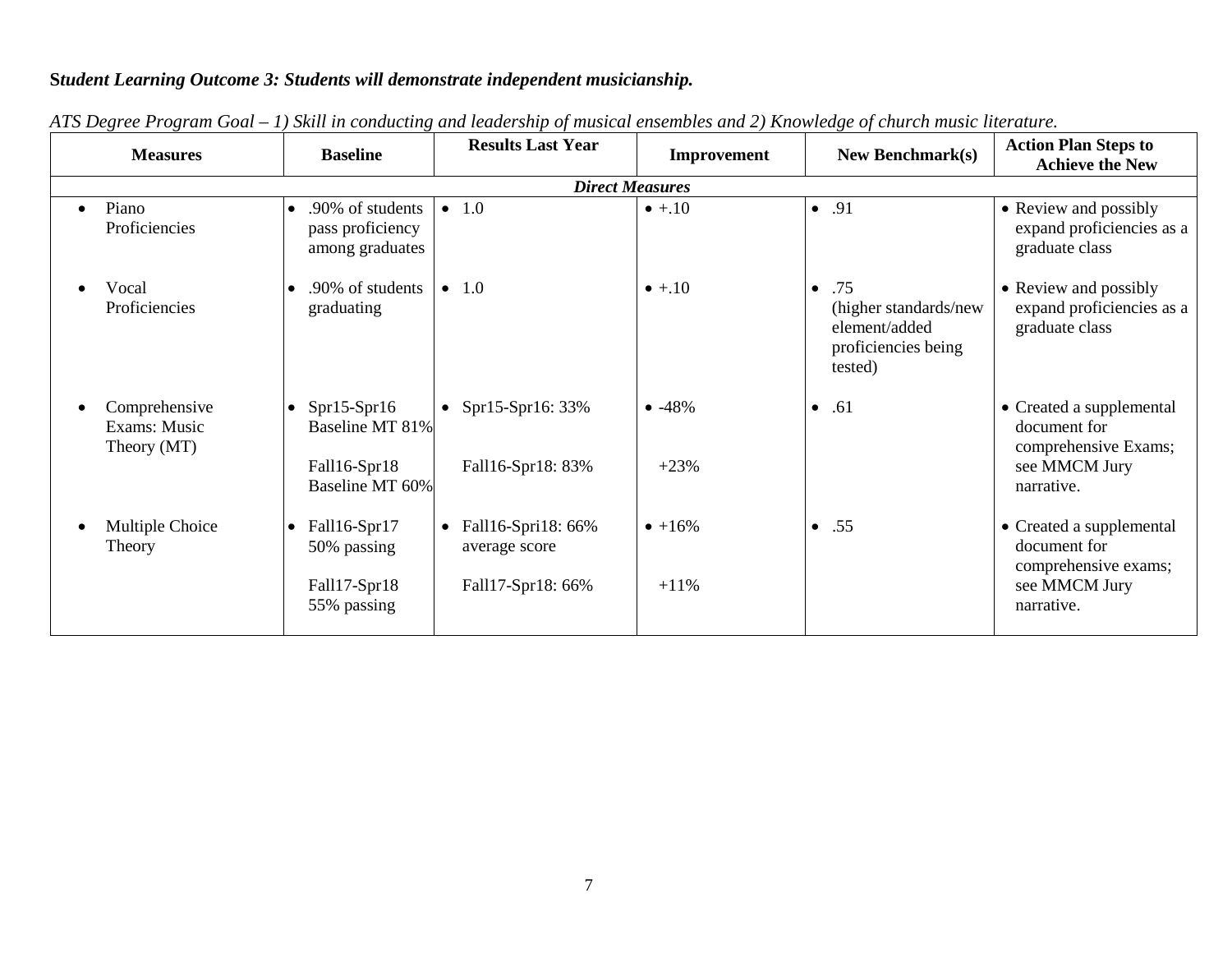| <b>Indirect Measures</b>                                                               |                                      |                                  |                 |                  |                                                                                                                                                                                                                                                                                                                             |  |  |  |  |
|----------------------------------------------------------------------------------------|--------------------------------------|----------------------------------|-----------------|------------------|-----------------------------------------------------------------------------------------------------------------------------------------------------------------------------------------------------------------------------------------------------------------------------------------------------------------------------|--|--|--|--|
| Independent<br>Musicianship (IP)<br>(MMCM Survey)<br>Focused<br>Conversation<br>Groups | • Spr18 IP Baseline $\bullet$<br>80% | Spr18: 100%<br>(4 in category 5) | $\bullet +20\%$ | 81%<br>$\bullet$ | • Primarily positive<br>comments but one<br>student noted aural skills<br>lacking, which is actually<br>an undergrad<br>competency. Recitals<br>were emphasized as a<br>primary way to<br>accomplish this item. The<br>new MMCM will need to<br>make sure competencies<br>are rigorous enough to<br>carry out same purpose. |  |  |  |  |
|                                                                                        |                                      |                                  |                 |                  |                                                                                                                                                                                                                                                                                                                             |  |  |  |  |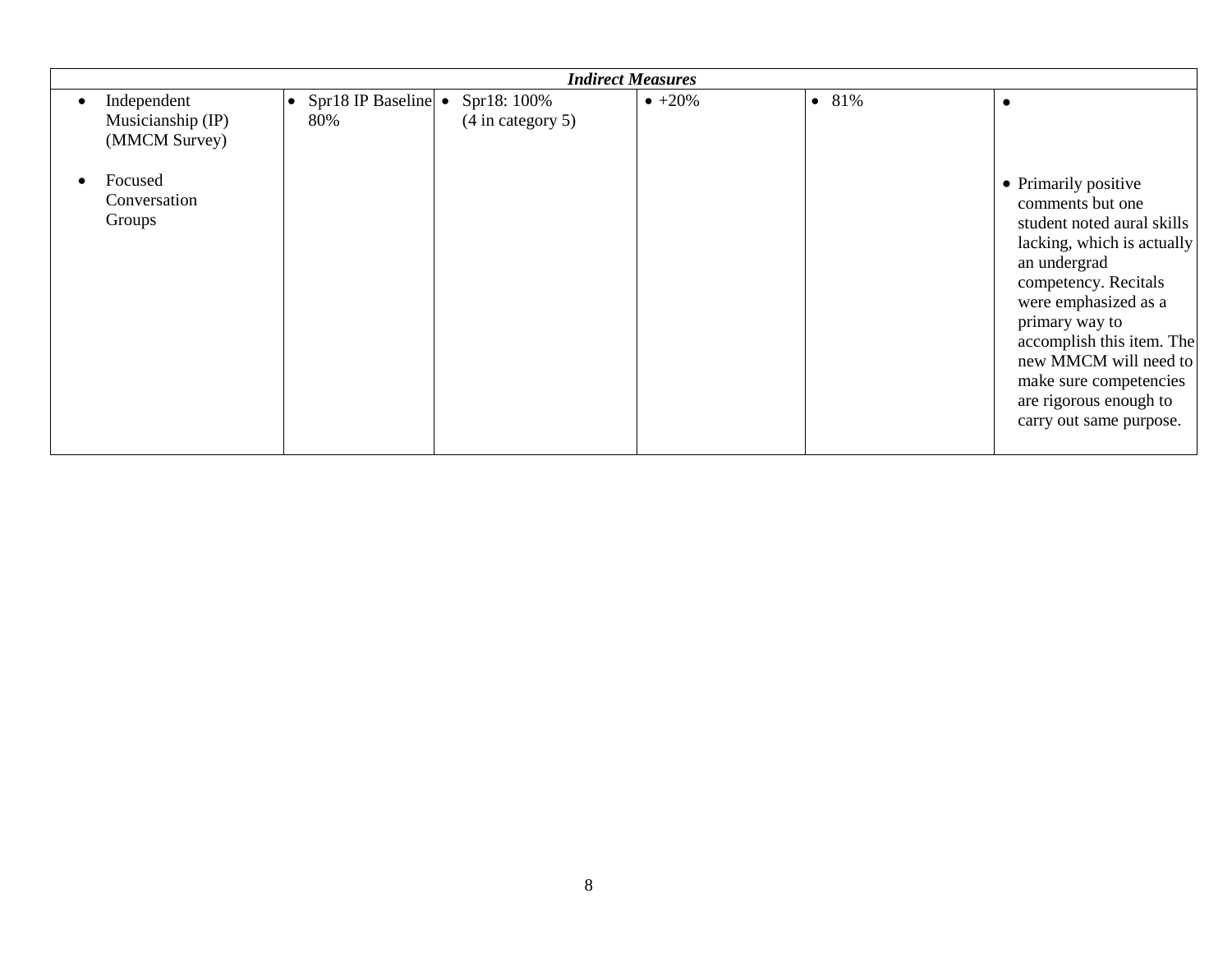**S***tudent Learning Outcome 4: Students will demonstrate an ability to contextualize and creatively apply the principles of church music ministry in various church ministry settings.*

| <b>Measures</b>                                                                                   | <b>Baseline</b>                             | <b>Results Last Year</b> | Improvement     | <b>New Benchmark(s)</b> | <b>Action Plan Steps to Achieve</b><br>the New Benchmark                             |
|---------------------------------------------------------------------------------------------------|---------------------------------------------|--------------------------|-----------------|-------------------------|--------------------------------------------------------------------------------------|
|                                                                                                   |                                             | <b>Direct Measures</b>   |                 |                         |                                                                                      |
| • Comprehensive Exams: CME $  \bullet  $<br>(Church Music Education,<br>Problem-Solving Question) | $Spr15-Spr16$<br><b>Baseline CME</b><br>81% | • Spr15-Spr16: $100\%$   | $\bullet +19\%$ | 83%                     | Consider defining the<br>benchmark as $\_\%$ of<br>students $\omega_{\text{max}}$ %. |
|                                                                                                   | Fall16-Spr18<br><b>Baseline CME</b><br>82%  | Fall16-Spr18: 100%       | $+18%$          |                         |                                                                                      |
| • Student Progress Rubric<br>(Portfolio)                                                          |                                             |                          |                 |                         |                                                                                      |

*ATS Degree Program Goal – Capacity to lead a comprehensive program of church music education.*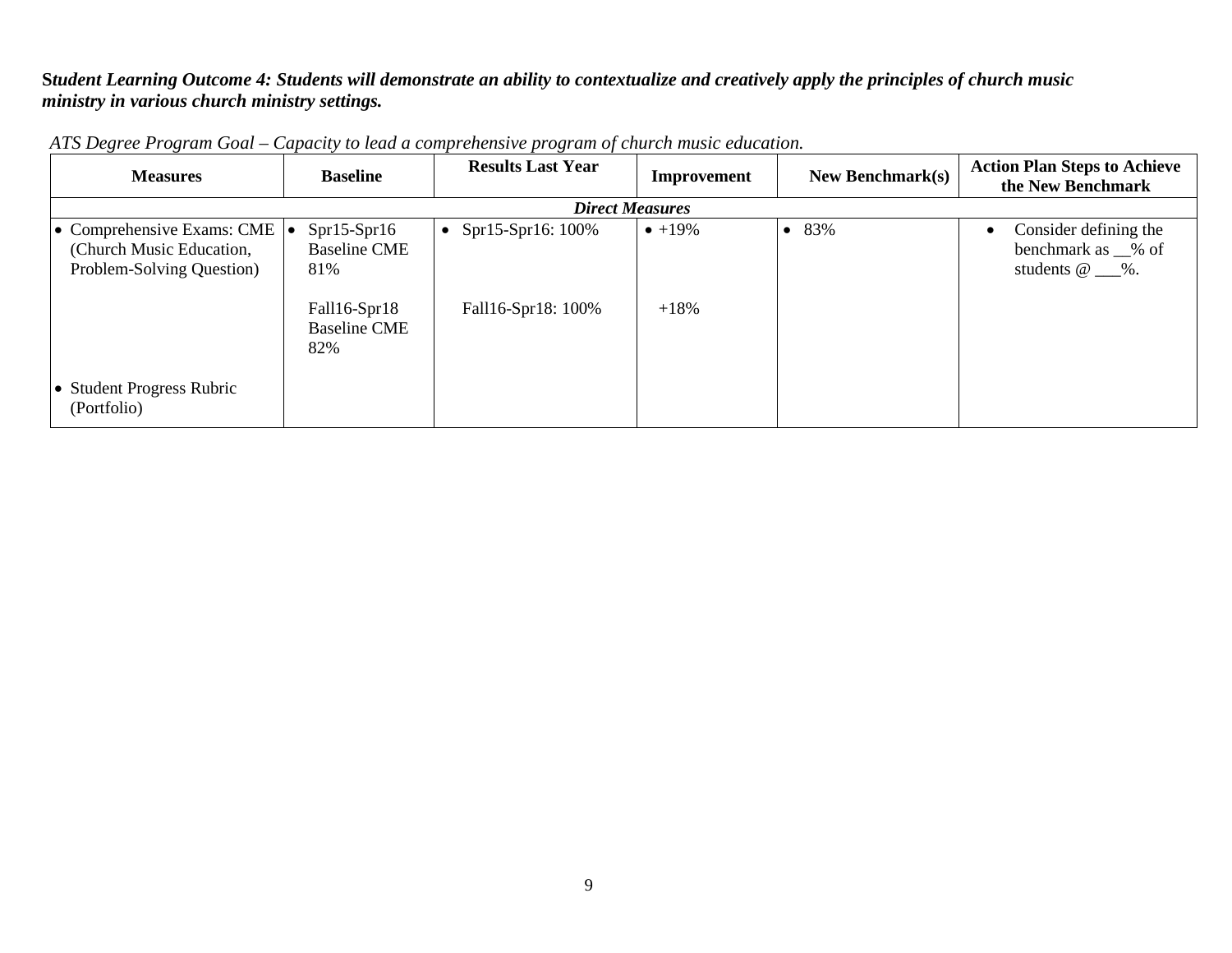|                                                                 | <b>Indirect Measures</b>              |                                        |              |       |                                                                                                                                                                                                                                                                                                                                                                                                                                                                                                                                                                                                                                                                                                        |  |  |  |  |
|-----------------------------------------------------------------|---------------------------------------|----------------------------------------|--------------|-------|--------------------------------------------------------------------------------------------------------------------------------------------------------------------------------------------------------------------------------------------------------------------------------------------------------------------------------------------------------------------------------------------------------------------------------------------------------------------------------------------------------------------------------------------------------------------------------------------------------------------------------------------------------------------------------------------------------|--|--|--|--|
| • Contextualize and Creatively<br>Apply $(CC)$ – MMCM<br>Survey | Spr18 CC<br>$\bullet$<br>Baseline 80% | • Spr18: $80\%$<br>$(1$ in category 5) | $\bullet$ 0% | • 80% |                                                                                                                                                                                                                                                                                                                                                                                                                                                                                                                                                                                                                                                                                                        |  |  |  |  |
| • Focused Conversation<br>Groups                                |                                       |                                        |              |       | • More than one student<br>mentioned the need for more<br>worship band instruction. One<br>student noted that Dr.<br>Woodward sought to include<br>worship band instruction in<br>Choral Conducting, but what<br>is really needed is a class.<br>Another student mentioned<br>that students need to know<br>how to play lead sheet<br>comfortably, which is a<br>practical skill. One student<br>noted how helpful WL is in<br>getting preaching pastors and<br>worship pastors talking about<br>various issues. Another<br>student expressed concern<br>about WL, not in terms of the<br>need for it but in terms of how<br>material was presented when<br>he took the class in a<br>workshop format. |  |  |  |  |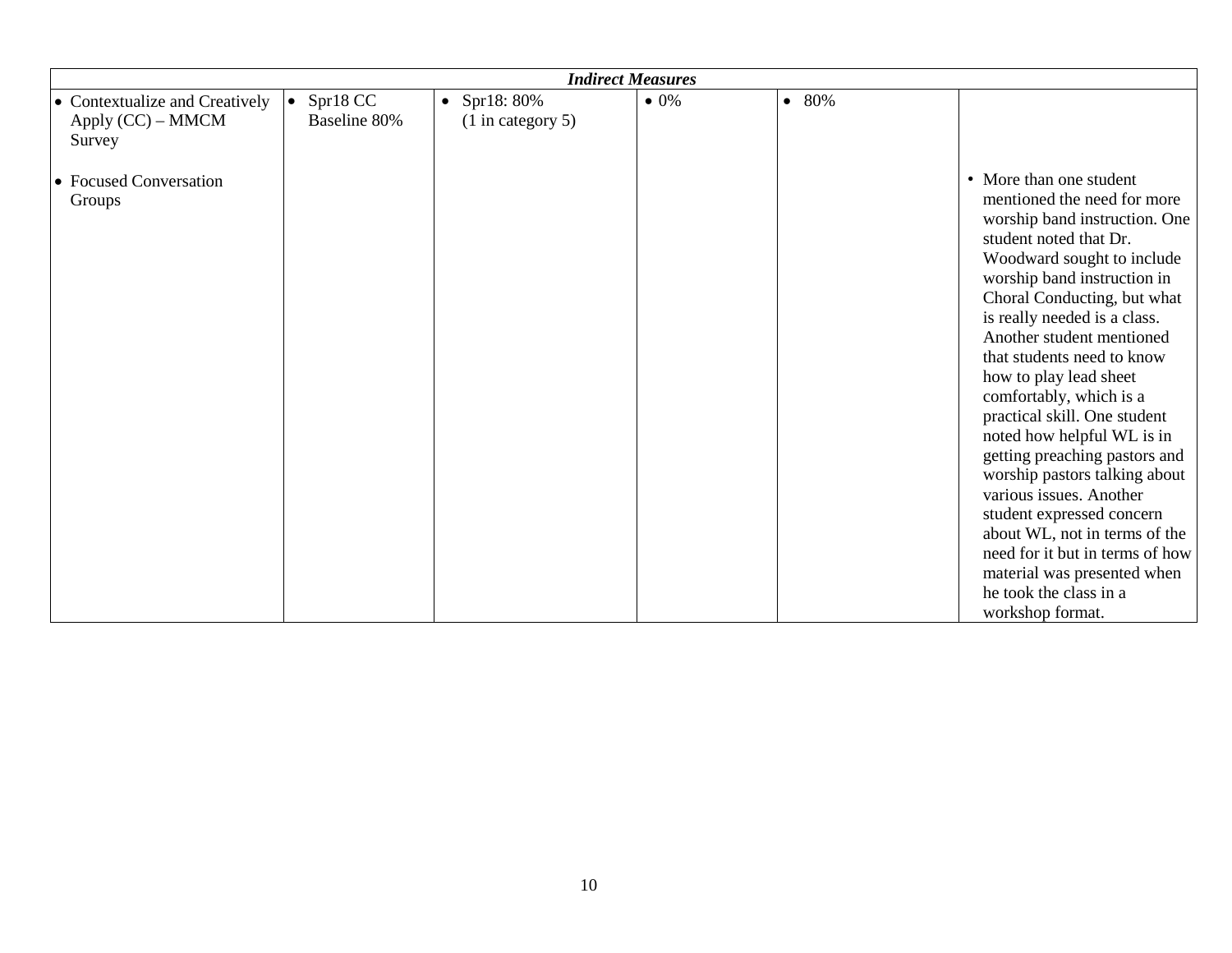## **S***tudent Learning Outcome 5: Students will demonstrate growth in personal and spiritual maturity.*

*ATS Degree Program Goal – Growth in personal and spirit maturity.*

| <b>Measures</b>                          | <b>Baseline</b> | <b>Results Last</b><br>Year | Improvement | New Benchmark $(s)$ | <b>Action Plan Steps to Achieve the</b><br><b>New Benchmark</b> |  |  |  |  |  |
|------------------------------------------|-----------------|-----------------------------|-------------|---------------------|-----------------------------------------------------------------|--|--|--|--|--|
| <b>Direct Measures</b>                   |                 |                             |             |                     |                                                                 |  |  |  |  |  |
| • Dispositions completed by<br>professor |                 |                             |             |                     |                                                                 |  |  |  |  |  |
| <b>Indirect Measures</b>                 |                 |                             |             |                     |                                                                 |  |  |  |  |  |